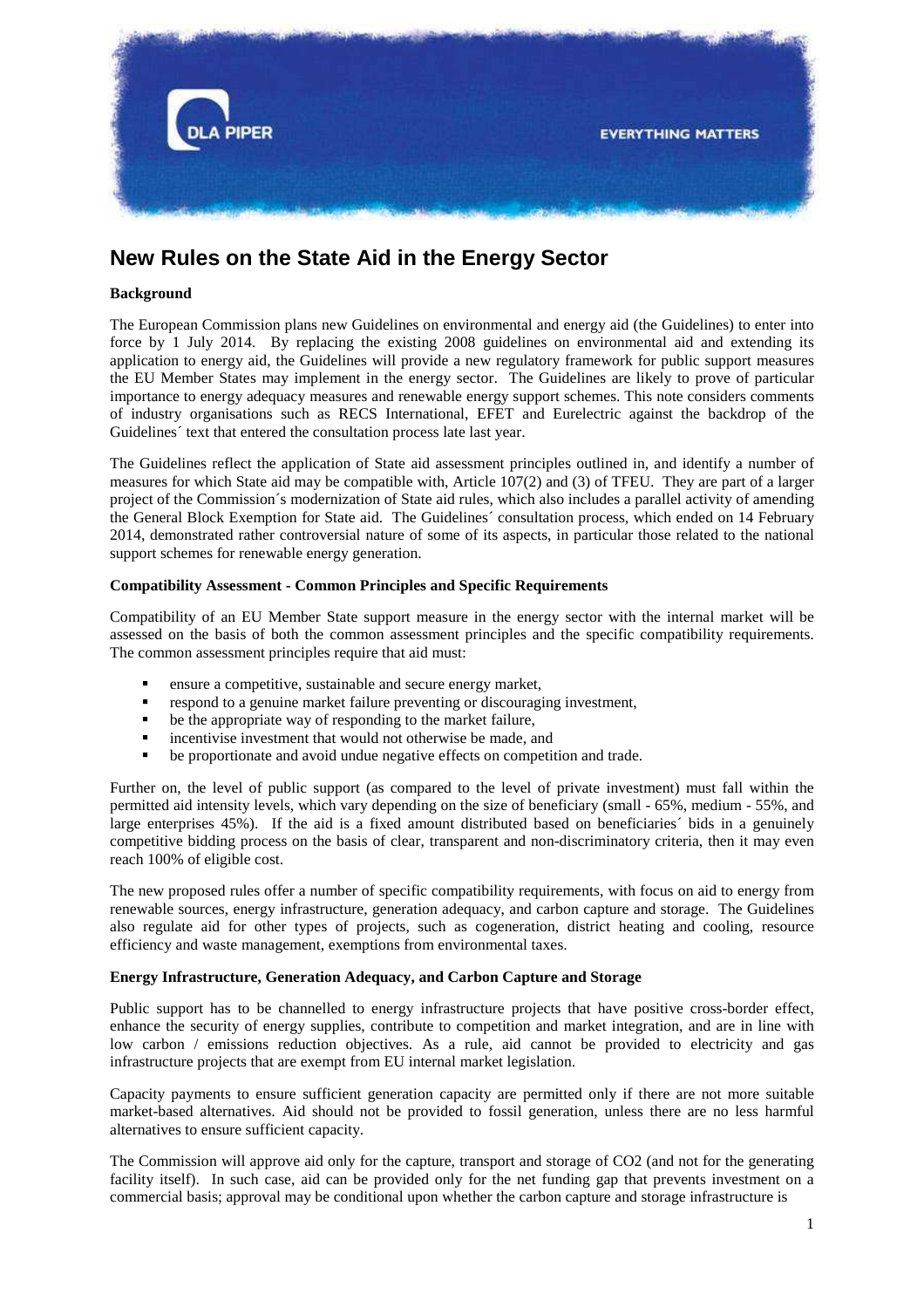

open to third parties. The proposed notification thresholds are EUR 20 million per recipient per project (in case of energy infrastructure project), EUR 7.5 million per recipient per project (for capacity payments), and EUR 20 million per project (in case of carbon capture and storage project).

#### **Renewables**

The focal point of the new Guidelines that attracted most comments are detailed rules on assessing compatibility of State aid for the production of energy from renewable sources. Aid to energy from renewable sources may take two forms - investment aid or operating aid. Investment aid is assessed on the basis of the common assessment principles. Forms of operating aid that are considered compatible are feed-in premiums (or comparable measures involving the direct marketing of produced electricity) and tradable green certificates. The Commission´s move away from feed-in tariffs resulted in them being permitted only in case of projects of first commercial scale and small installations having the prescribed level generation capacity.

The aid schemes may be authorised for up to 10 years (with the right to re-notify). Even if aid is based on a notified aid scheme, Member States must notify operating aid where the resulting renewable electricity generation capacity exceeds 125 MW and investment aid higher than EUR 7.5 million for one undertaking.

The Guidelines distinguish between deployed and less deployed technologies, with less restrictive requirements applying to the latter, but the prospective that, given the criteria delineating them, the majority of technologies would qualify as deployed.

Operating aid (in the form of feed-in premiums) for installations using deployed technologies is considered compatible if granted via genuinely competitive bidding process opened to all generators on a nondiscriminatory basis. For less deployed technologies, aid in the form of feed-in premiums does not have to be granted via bidding process.

Aid by way of green certificates requires the price not be fixed in advance, support to be essential and not dissuading producers from a higher level of competitiveness, and the scheme not in the aggregate to result in overcompensation. The level of support applied in case of aid by way of green certificates vary depending whether the technology is deployed (same level of support for all technologies is required) or less deployed (different levels of support is allowed). All generators can receive aid in the form of green certificates on a nondiscriminatory basis.

However, in case of operating aid (be it by way of feed-in premiums or green certificates) to installations using deployed technologies, Member States may require a minimum number of different energy sources to receive support without pre-defining those technologies if needed to ensure a certain mix of electricity produced from renewable sources.

Irrespective of the form of operating aid and the level of technology deployment, beneficiaries are subject to standard balancing responsibilities where competitive intra-day balancing markets exist. Any investment aid is deducted from the operating aid.

The Guidelines require the renewable energy aid schemes generally to be open to other countries, thereby going beyond what the Renewables Directive imposes (the latest developments on that aspect were also discussed in our Insight Fuel No. 1). If not, the Guidelines go on, the Member State must justify why it has not entered into a cooperation mechanism allowing renewable energy produced in other Member States to count towards its own national target under the Renewables Directive. Further on, Member States will have to align national support schemes containing operating aid with the Guidelines (at the moment of Member State´s changing of the existing scheme).

## **Implications**

When compared to the 2008 ones, the Guidelines, if adopted substantially in the form that entered the consultation process, will tighten up the State aid assessment criteria generally and would appear to restrict a number of the support mechanisms that are currently in place or envisaged. A good example for this is the